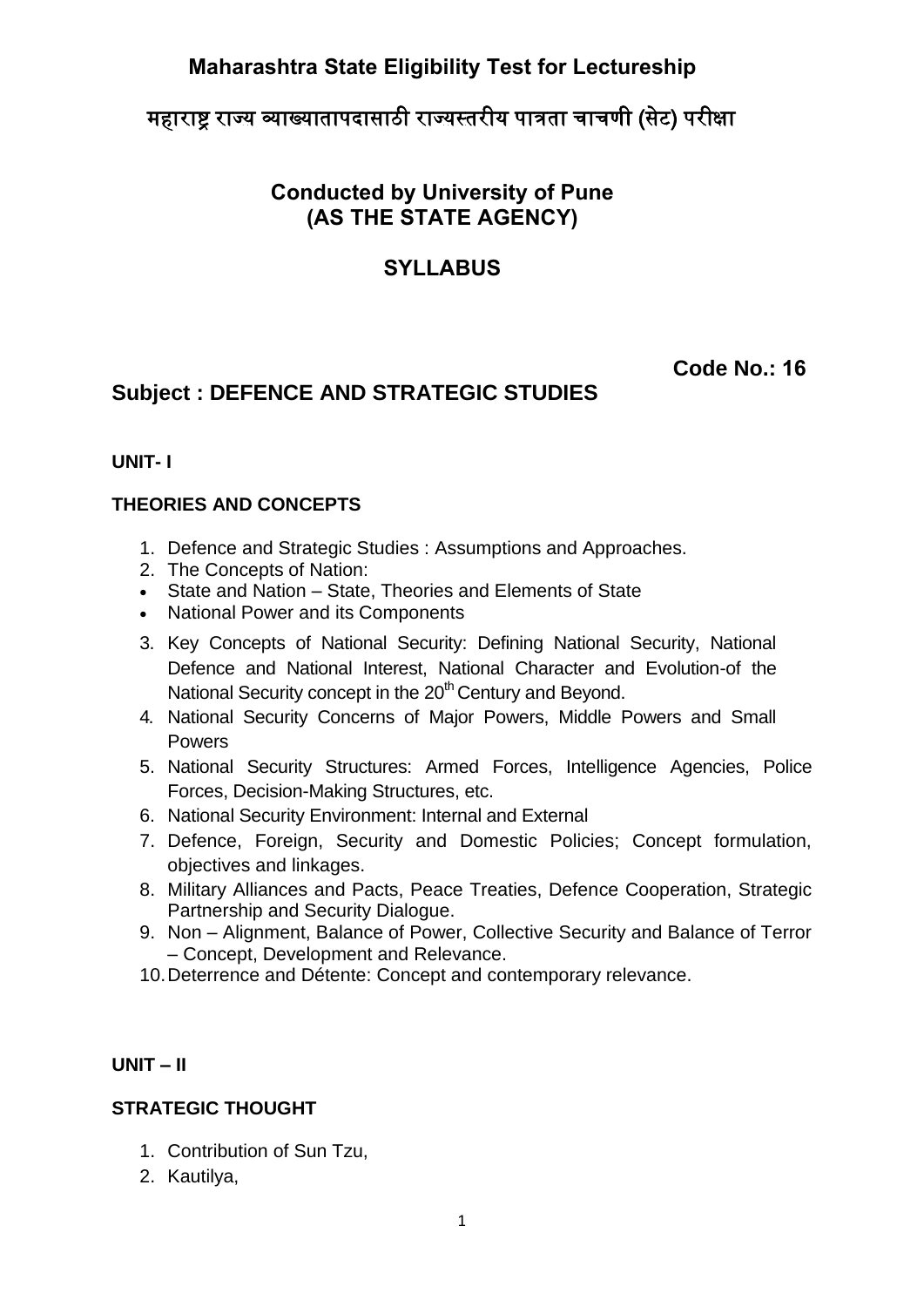- 3. Machiavelli,
- 4. Jomini,
- 5. Carl von Clausewitz,
- 6. General Giulio Douhet
- 7. W.Mitchell,
- 8. J.F.C.Fuller,
- 9. Capt.B.H.Liddell Hart,
- 10.Marx, Lenin, Mao Zedong and Che Guevara.
- 11.Nuclear Deterrence: Andre Beaufre, Henry Kissinger and K. Subrahmanyam.
- 12.Thoughts of Gandhi and Nehru on Peace, Security and Development.

## **UNIT – III**

## **WAR AS AN INSTRUMENT IN INTERNATIONAL RELATIONS**

- 1. Theories and causes of War.
- 2. Principles of War.
- 3. Contemporary Warfare : Conventional Warfare in Nuclear age, Limited War, Revolutionary Warfare, Low Intensity Operations, Guerilla Warfare, Insurgency and Counter – Insurgency.
- 4. Armaments : Arms Race, Arms Aid, Arms Trade, Arms Proliferation, Proliferation of Small Arms
- 5. Military Alliances and Pacts, Peace Treaties, Defence Cooperation, Strategic Partnership and Security Dialogue.
- 6. Terrorism : Concept and kinds (National, International and Cross border).
- 7. Conflicting Ideologies : Militarism, Nationalism, Fundamentalism, Separatism, Irredentism.
- 8. Concept and Elements of Deterrence: Nuclear & Conventional.
- 9. Evolution of Global Nuclear Doctrines
- 10.Democratic Peace Theory

## **UNIT – IV**

## **WMD, NUCLEAR PROLIFERATION AND NATIONAL SECURITY**

- 1. Basic Concepts and Theory
- (i) Concepts of Disarmament & Arms Control
- (ii) Objectives and Conditions of Disarmament
- (iii) Elements of Arms Control Mechanisms: Agreements, verification, inspection, control.
- (iv) Approaches to Disarmament & Arms Control
- 2. Historical Survey of Disarmament Efforts: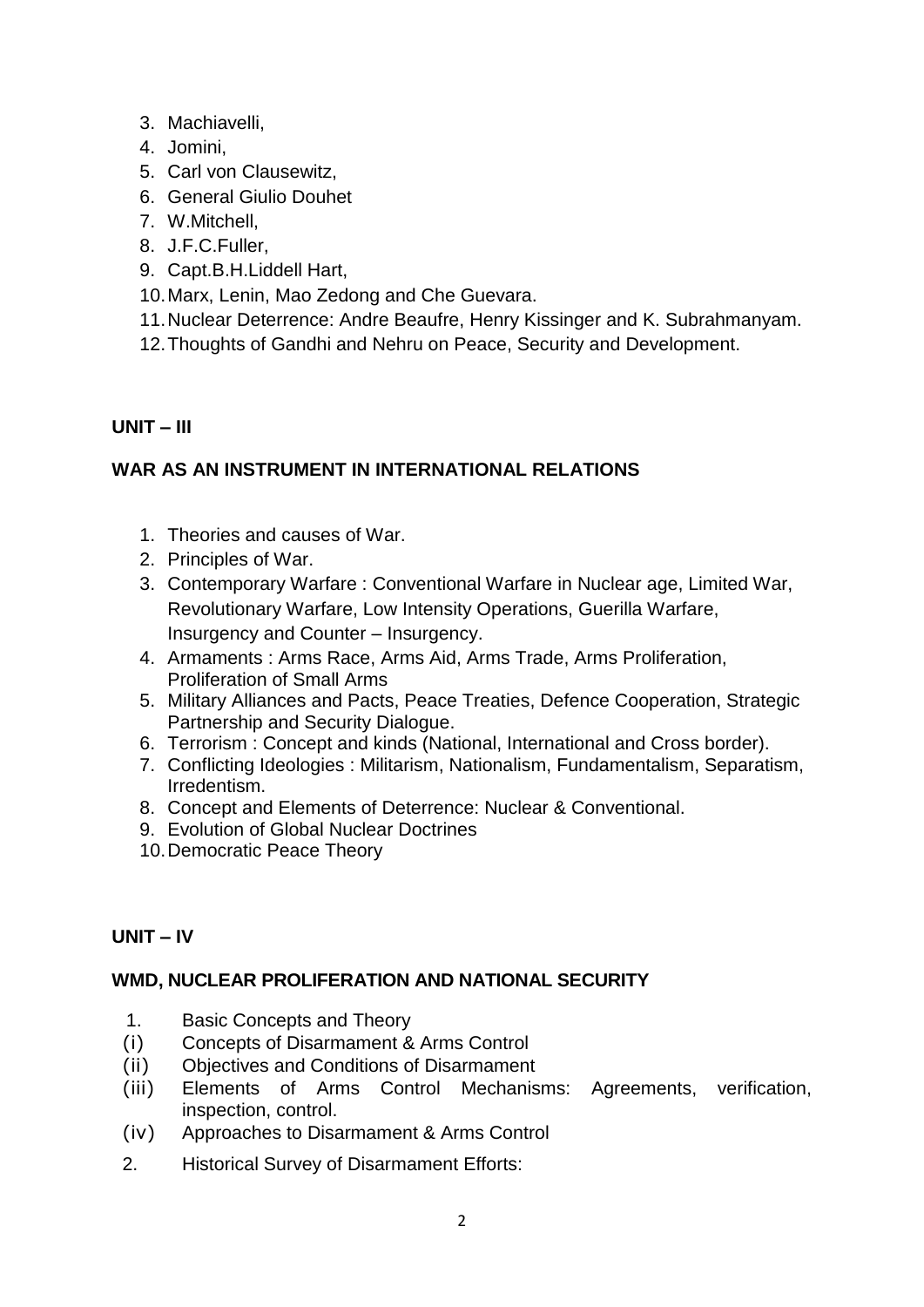- (i) Under the League of Nations
- (ii) Under the United Nations
- (iii) Unilateral, Bilateral and Multilateral approaches
- (iv) Role of Non-aligned Nations in Disarmament Negotiations
- 3. Weapons of Mass Destruction: Nuclear, Chemical & Biological Weapons.
- 4. Nuclear Arms Limitation Nuclear Arms Control Treaties.
- 5. Chemical weapons Convention and Biological Weapons Convention
- 6. Concept of Non-proliferation, NPT, CTBT, PTBT MTCR FMCT, & other treaties
- 7. Nuclear Export Control Regimes
- 8. New Challenges and Responses Missile Defense, Cooperative Threat Reduction and G-7 Global Partnership
- 9. Disarmament & Arms Control and Economic Development
- 10. Terrorism and Nuclear Proliferation.
- 11. Concept of Star Wars and NMD

#### **UNIT – V**

### **GLOBAL SECURITY CONCERNS**

- 1. End of cold war and emergence of new world order.
- 2. Proliferation of Military, Nuclear and missile capabilities
- 3. Environmental Issues : climate change and Global Warming, Desertification, Acid Rains, Industrial Pollution, Deforestation
- 4. Organized Crimes : Money Laundering, Narco trafficking , Human Trafficking and small arms proliferation.
- 5. Migrants and Refugees: (a) Causes (b) Illegal migration and border management (c) Problem in South Asia (d) Role of International Committee of Red Cross and UN High Commission for Refugees.
- 6. Global Security Concerns: Palestinian-Israeli conflict & Arab Spring, Developments in Central Asian Republics (CARs), Rise of Fundamentalism, Challenges in Korean Peninsula, Taiwan and Power Rivalry in South China Sea.
- 7. Problem of System of Governance and Human Rights
- 8. Food Security, Energy Security and Water Security problems in modern era.
- 9. Millennium Development Goals.

#### **UNIT – VI**

#### **INDIA'S SECURITY CONCERNS & POLICIES IN CONTEMPORARY INTERNATIONAL SCENARIO**

- 1. Genesis of Sino-Indian Relations
- 2. The Boundary Dispute, Sino- Pakistan Nexus, OBOR and CPEC, China and India- Military Balance, Chinese Policy towards South Asia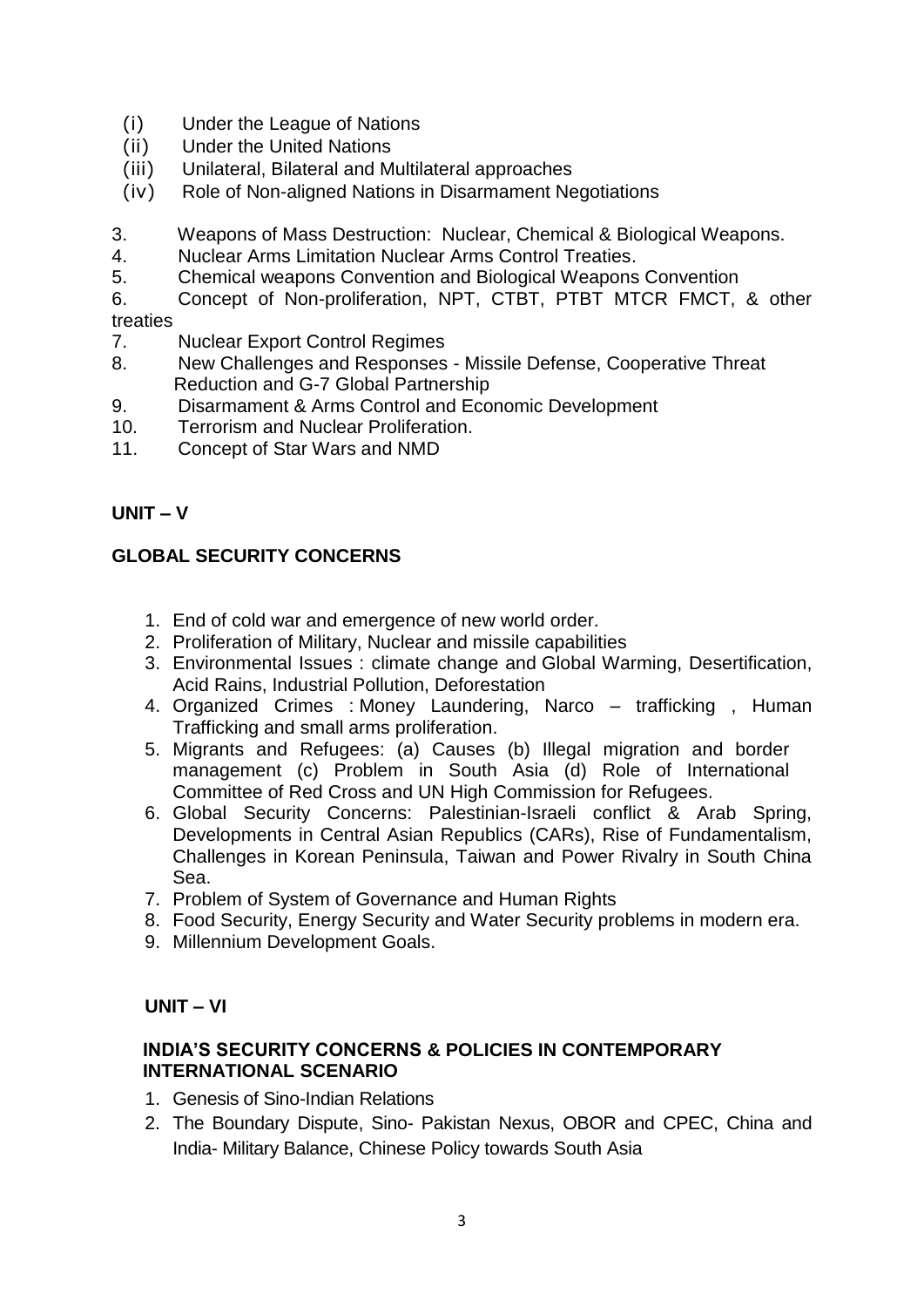- 3. Rise of India and China: Cooperation and Competition, Chinese Interests in Indian Ocean and South China Sea
- 4. Strategic Dimension of India- Pakistan Relations: Genesis of India-Pakistan Conflict, Indo-Pak Military balance, The Kashmir Question, Pakistan Sponsored Terrorism, Pakistan's Nuclear Strategy, The Powers Structure of Pakistan, Contentious. Issues: Siachin, Sir Creek, River Waters, etc.
- 5. India and South Asia: Issues and Challenges for Regional Cooperation.
- 6. Making of India's Defence Policy since Independence: (a) Threat perception, assessment and preparedness (b) Political and military lessons of 1948, 1962, 1965, 1971, 1999 wars (c) Future trends
- 7. India's Look East and Act East Policies, Indo- Pacific Cooperation, Strategic Partnerships.
- 8. India's maritime security and strategy in  $21<sup>st</sup>$  century: (a) Indian Ocean (b) Asia-Pacific region(c) Security of Sea Lanes, India's Maritime Strategy for the 21st Century.
- 9. India's Defence Doctrines and Strategies including Nuclear Doctrine
- 10.Higher Defence Organization of India.

#### **UNIT – VII**

#### **ISSUES IN CONFLICT RESOLUTION**

- 1. Origin, Type and Structure of Conflict.
- 2. Ideologies and International conflicts.
- 3. Role of United Nations in Conflict Management and Re Structuring of UNO
- 4. Techniques of Conflict Prevention
- 5. Conflict Management : Pacific Solutions of International Disputes, Coercive methods.
- 6. International Humanitarian Laws and Laws of Armed Conflicts.
- 7. Confidence Building Measures : Concept, kinds and utility.
- 8. IGOs & NGOs in Conflict Resolution: Peace Making, Peace Keeping and Peace Building.
- 9. Gandhian Philosophy on Peace and Non-violence
- 10.Nehruvian approach to National Security and Cooperation

#### **UNIT – VIII**

#### **DISASTER MANAGEMENT AND NATIONAL SECURITY**

- 1. Basic Concept & meaning of Disaster, Introduction to terminologies associated with Disaster and National Security: Natural and Manmade, Vulnerability, Risk etc., Identifying various types of Disasters.
- 2. Natural Disaster and Human Induced Disaster: Floods, Cyclone, Earthquake, Tsunami - WMD Disaster - Disaster associated with various industries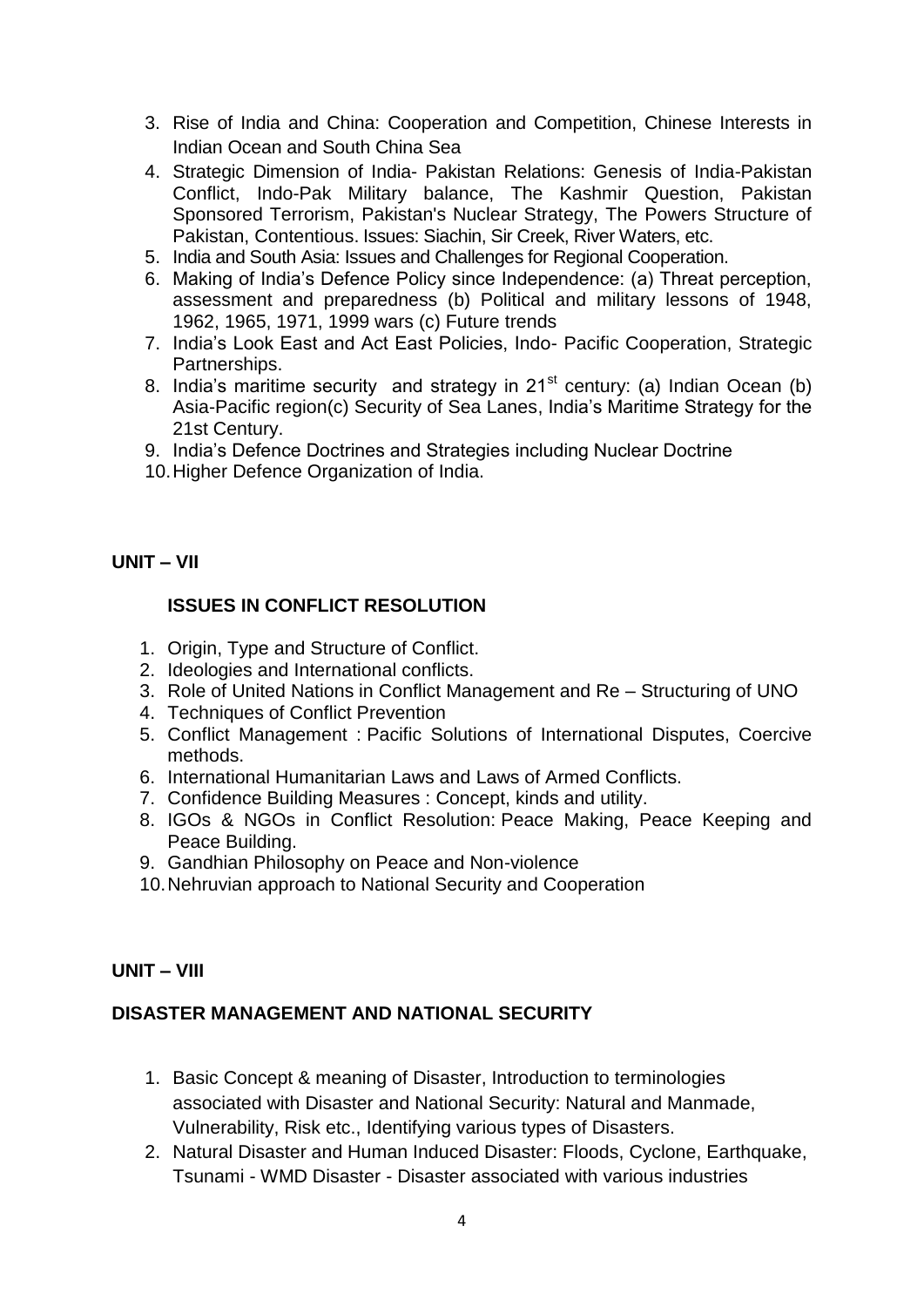- 3. Study of Disaster in India / Around the World: Case Studies: Tsunami 2004, Bhopal Gas Tragedy, Chernobyl, Fukushima, Uttarakhand etc.
- 4. Disaster Management : Meaning, Association and Distinction with related concepts like Disaster Mitigation, Response, and Recovery, Relief, and Reconstruction
- 5. Institutional Mechanism for Disaster Management in India: Role of Armed Forces, Central and State Governments, NGO, National Disaster Management Authority, Indian National Centre for Ocean Information **Services**

## **UNIT – IX**

## **DEFENCE ECONOMICS**

- 1. Economic Theories of Defence.
- 2. Sustainable Development: Challenges & Responses.
- 3. Basics of Defence Planning, Determinants of Defence Expenditure.
- 4. Defence Budgeting.
- 5. Economic Causes of War.
- 6. Economic Warfare in modem times.
- 7. Economic Problems of Post War reconstruction.
- 8. National Security and International Trade regimes (WTO, TRIPS, TRIMS, FTA's NAFTA, SAPTA, & NSG).
- 9. India's role in Regional and Global Economic Forums and Organizations.
- 10.Geo-economics and its Implications for global/regional economic stability

## **UNIT –X**

## **SCIENCE & TECHNOLOGY AND NATIONAL SECURITY**

- 1. Broad Survey of Technological Changes from Industrial Revolution to Information Revolution.
- 2. India's Civil Nuclear and Space Programs, India's Energy Scenario.
- 3. Research and Development :
	- Relevance of Science and Technology in National Security.
	- Impact of Information Technology; Revolution in Military Affairs (RMA).
	- Choice of Weapon Systems.
- 4. Impact of Economic Liberalization and Globalization :
	- Defence Production in India ( Role of DPSU's and Ordnance factories ).
	- Defence and Development and Peace & Development Dichotomies.
- 5. Issues of Mobilization of Resources during War and Peace.
- 6. Military Industrial Complexes.
- 7. Transfer of Technology : Dual use and critical technologies and their impact on national security.